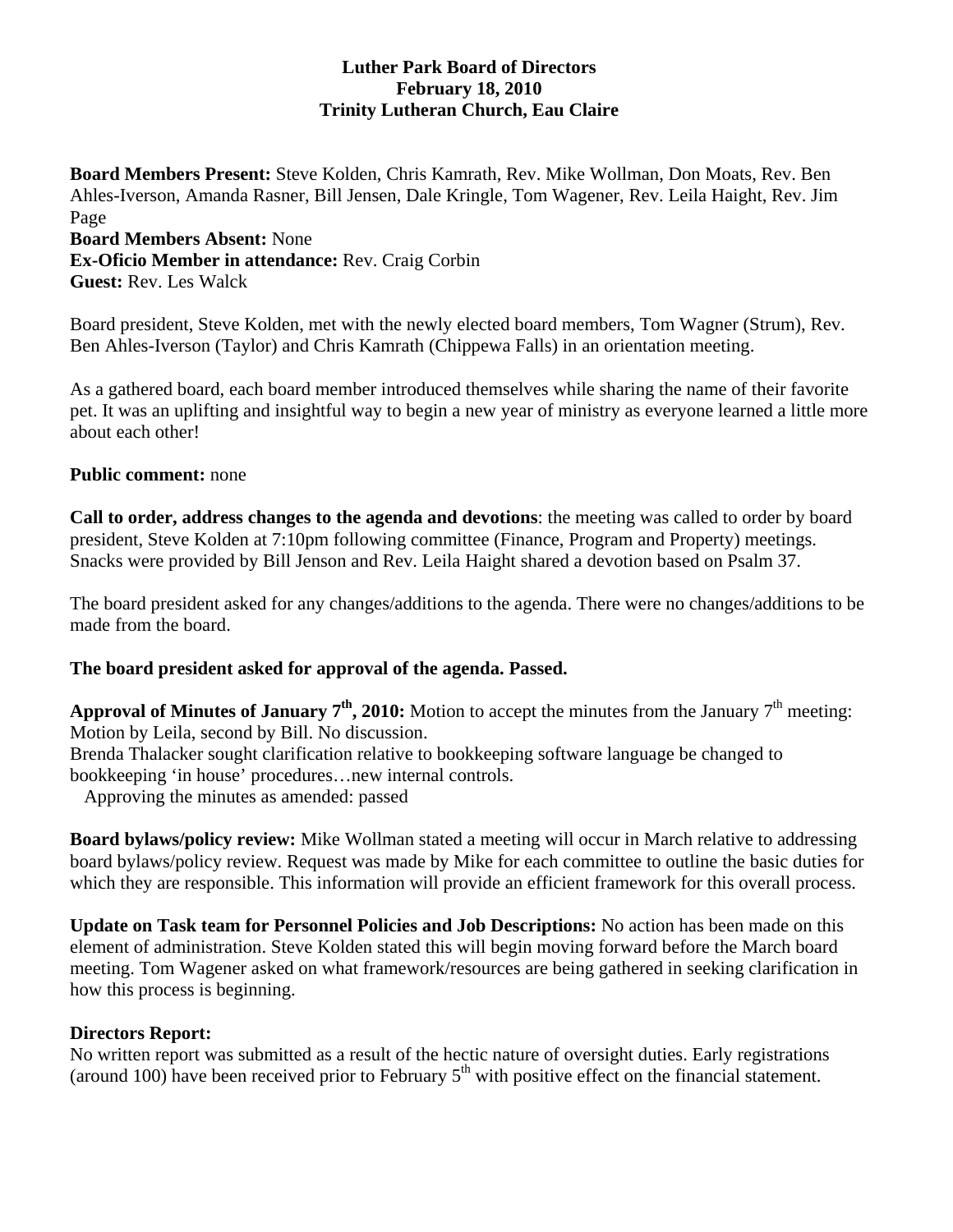Brianna Kunkel began full time employment on January  $25<sup>th</sup>$ . She is getting adjusted in a quick fashion relative to a fair amount of learning while being on the road visiting various campuses recruiting counselors. Staff applications are looking strong at this point with quality candidates. Various camps are receiving an influx of applications perhaps as a result of economic conditions and absence of jobs.

There have been intentional meetings for staff in looking towards summer. Focus has been on staff training. On February  $19<sup>th</sup>$ , there will be a joint staff meeting relative to summer elements of bookkeeping, registration, and other details so 'all are on the same page' between Luther Park and Luther Point.

Reminder postcard will be sent to former campers/parents making them aware of the early discounts. Overall effort is for households to continually receive information regarding the camp.

A newsletter will be sent out with March  $16<sup>th</sup>$  as the deadline for submitted articles from the board. March  $18<sup>th</sup>$  is the print date and they will be mailed on March  $23<sup>rd</sup>$ . Matching grant information will need to be submitted. The newsletter will cost around \$3000.A spring 'ask' letter will be mailed out in April.

A significant amount of time has been devoted to overall database clean-up.

Craig believes that from a financial committee perspective, it would be more efficient to meet at a different time than the regular 45 minutes prior to the board meeting. This time seems to not be sufficient in effectively addressing various elements of the camp, it's financial health, and overall ministry.

The Appreciation Banquet will be on June 26th as a key outreach effort for Towering Pines and Way Club donors. Camp staff will be present to help serve; snowbirds and others have a reason to get to the lake.

Staff training begins on May  $30<sup>th</sup>$  and finish on June  $11<sup>th</sup>$ . There will be joint staff gatherings between Luther Park and Luther Point on  $3^{\text{rd}}-4^{\text{th}}$ .

Dale mentioned that he would like to see a gathering where board members have a setting to meet and get to know the staff. Amanda shared it would be nice for board members to spend a day at the camp to witness the summer program. Steve shared it would be nice for the board to host a cookout for the staff... perhaps June  $8<sup>th</sup>$ .

Craig shared that from his conversation with Bishop Duane Pederson…all is well and the synod staff is greatly appreciate for the partnership and volunteers.

#### **Finance Committee Report:**

Financial Revenues:

Member church support has increased by \$6908.01 compared to last year.

 Day Camp registrations were lower since the required payment last year was in December compared to being in January this year.

 Summer camp registration was in January last year but is in February this year thus the -\$9400 change.

There is a positive revenue of \$6561.59

 There was an overpayment of \$1495.48 to the Board of Pensions for the director which was credited.

The boiler system in the dining hall was replaced at \$2174.44.

 A new computer/software was purchased for Diana by using extra funds in the annual reserve. There is a substantial expenditure for summer 2009 food costs have not been paid.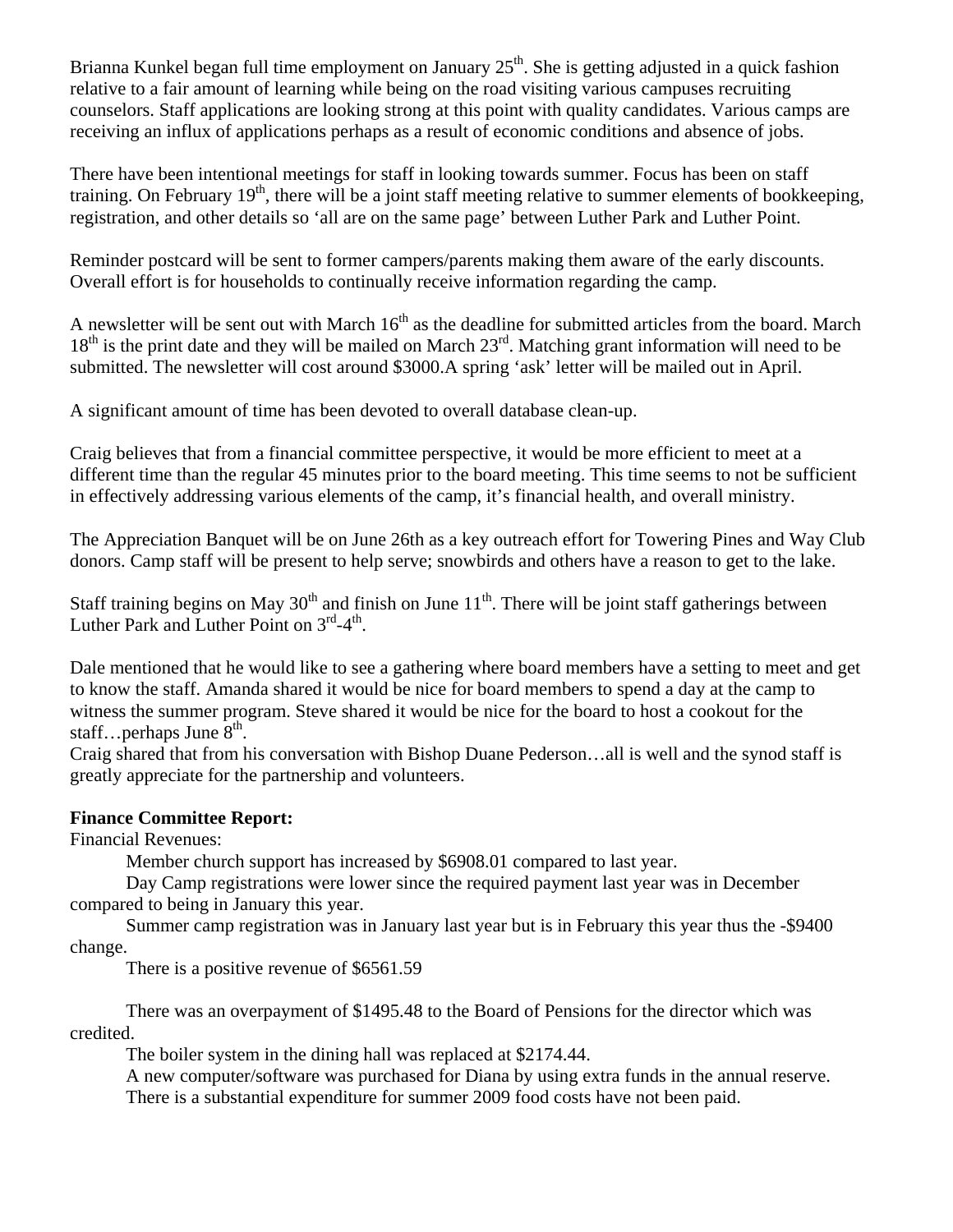Net revenue is \$8941.52 compared to \$-1,150.58 in 2009.

 There are \$5309.40 in unpaid bills in 2009 and \$12,000 with one more pay period in 2010. To break even we will need around \$23000 in February.

Statement of financial condition was shared using a new, detailed format from Luther Point.

 In an effort to put a higher expectation on congregations in the wake of the suggested vote at the 2010 annual meeting, the finance team discussed a \$2/baptized member annual fee. A brief discussion ensued among the board. This item was tabled until the March meeting for further analysis of factors involved in such an item.

### **Motion by Don, seconded by Ben to accept the financial statements. No discussion.**

### **Property Committee:**

 Six of the eight cabin floors are being scrubbed and will be finished by the end of next week \$11,000 will be need to re-shingle the Welcome Center 50-60 mattresses are needed in the cabins (\$110/piece) \$1000 needed to paint the pool There are new regulations to have a certified inspector inspect the pool New motor or repairs for the pontoon motor are needed Discussion ensued regarding use of the pontoon and properly trained people overseeing it. The house will eventually be walked through and assessed.

# **Program Committee:**

 Registrations are at 140 compared to last year of 175 at this time. Everything is running a little later on the calendar compared to last year. We will be adding another re-charge for elementary kids on April  $9<sup>th</sup>$ -10<sup>th</sup> with forty registrations being the core number for this event to happen.

# **Unfinished Business**

# **Strategic Planning Progress:**

Moved to new business

# **Web Site Updates/Minutes and Message Board:**

 All board members should send updates/minutes to Marcel. December minutes need to be reviewed and posted.

#### **Discussion regarding potential revision to health benefits as established in the personnel policies:**

 There is an effort to move to a more standard health benefits package. Six to eight months notice will need to be given if there will be a change. We are currently under a single carrier with employees having the option to change their policy at any time.

 Luther Park currently pays 85% of every employees policy with the policy chosen by the employee. The key concern is that employees are not being treated the same relative to this compensation method.

There was a suggestion for the personnel policy to make a formal recommendation to the board of necessary changes. General sentiment from the board is to cut back in an equitable fashion. The Luther Point policies will provide a framework.

# **New business**

 **Contracting with an outside firm for Strategic Planning:**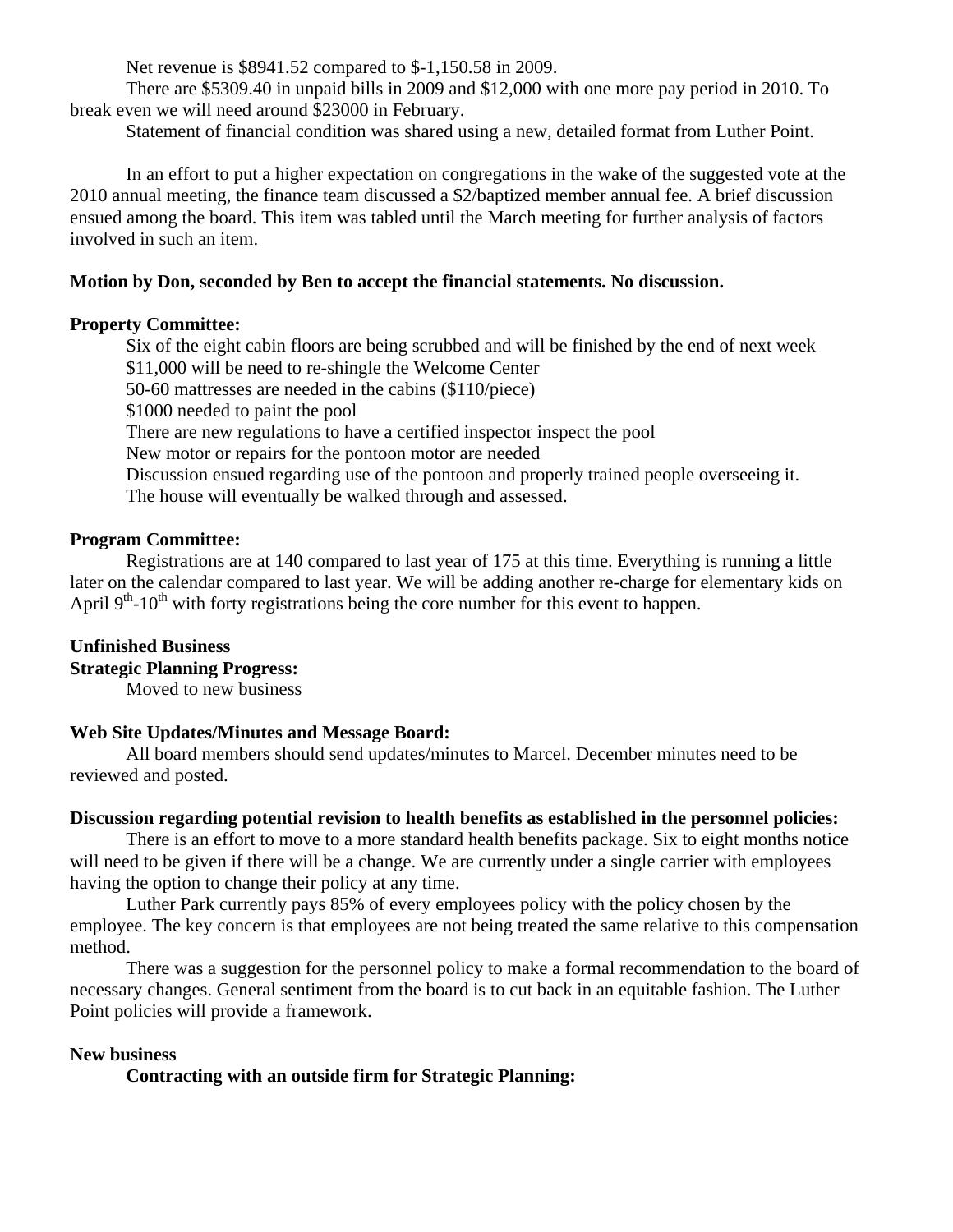Steve has had discussion with Mark Burkhardt, Outdoor Ministries-ECLA. He will not be able to offer assistance as a result of continued cuts to outdoor ministry in the ELCA offices.

 Discussion ensued on considering a firm outside of the constituency. It would be beneficial to consider 2-3 firms. A fair amount of research and data has been gathered. It is best to look at the process in phases. It is important to bring in some one from the outside to aid in structuring the process.

Brenda will pass on information on a retiring planner for the United Way.

Steve and Chris will research possible planners.

 There needs to be continual conversation between the executive boards of both camps relative to the overall agreement and future plans beyond 2010.

 Executive committee (Steve, Jim, Don and Brenda) needs to meet with the Luther Point Executive Team. Schedule will be made via email.

#### **Auditor's Report for 2009:**

 Question was raised of whether the board needs to do an auditors report each year. Suggestion from Craig for Luther Park to consider the same financial auditors that Luther Point has used for the past several years.

#### **RBC (Royal Bank of Canada) signatures of Executive Committee:**

 Question raised by Craig on if there was any policy at Luther Park relative to the attainment of stock gifts. Luther Point policy is to immediately sell once the stock is received to remove guess work and responsibility to sell/not sell.

 Any financial instrument (stock, bonds) received by the corporation, it is our intent for the broker to sell immediately.

 Mike Wollman, seconded by Brenda for the corporate resolution regarding stock gifts. All executive committee members will need to sign.

#### **Extension of the Matching Grant:**

Larson gift: \$89,000 have been matched with a remaining \$10,000 to be matched.

 Original offer was \$200,000 and \$150,000 (debt reduction) and \$50,000 (camperships) Discussion on how this gift will be handled in the future relative to additional gifts. Goal of Doug Larson was for the Way Club to grow significantly. \$50,000 to debt reduction was not used for the general fund and a loan was received for that amount. Discussion on targeting key individuals for significant gifts.

It was agreed to extend the matching grant and direct Craig to meet with Doug Larson.

#### **Meeting schedules: dates, times, locations**

 It was agreed to continue to meet on the third Thursday of the month at 7:00pm. Trinity Lutheran Church, Eau Claire

#### **Closed session:**

Interim Executive Director Evaluation Discussion of sale of property

### **Open session:**

No discussion from closed session

#### **Next meeting:**

Thursday, March 25<sup>th</sup>, Trinity Lutheran Church-Eau Claire